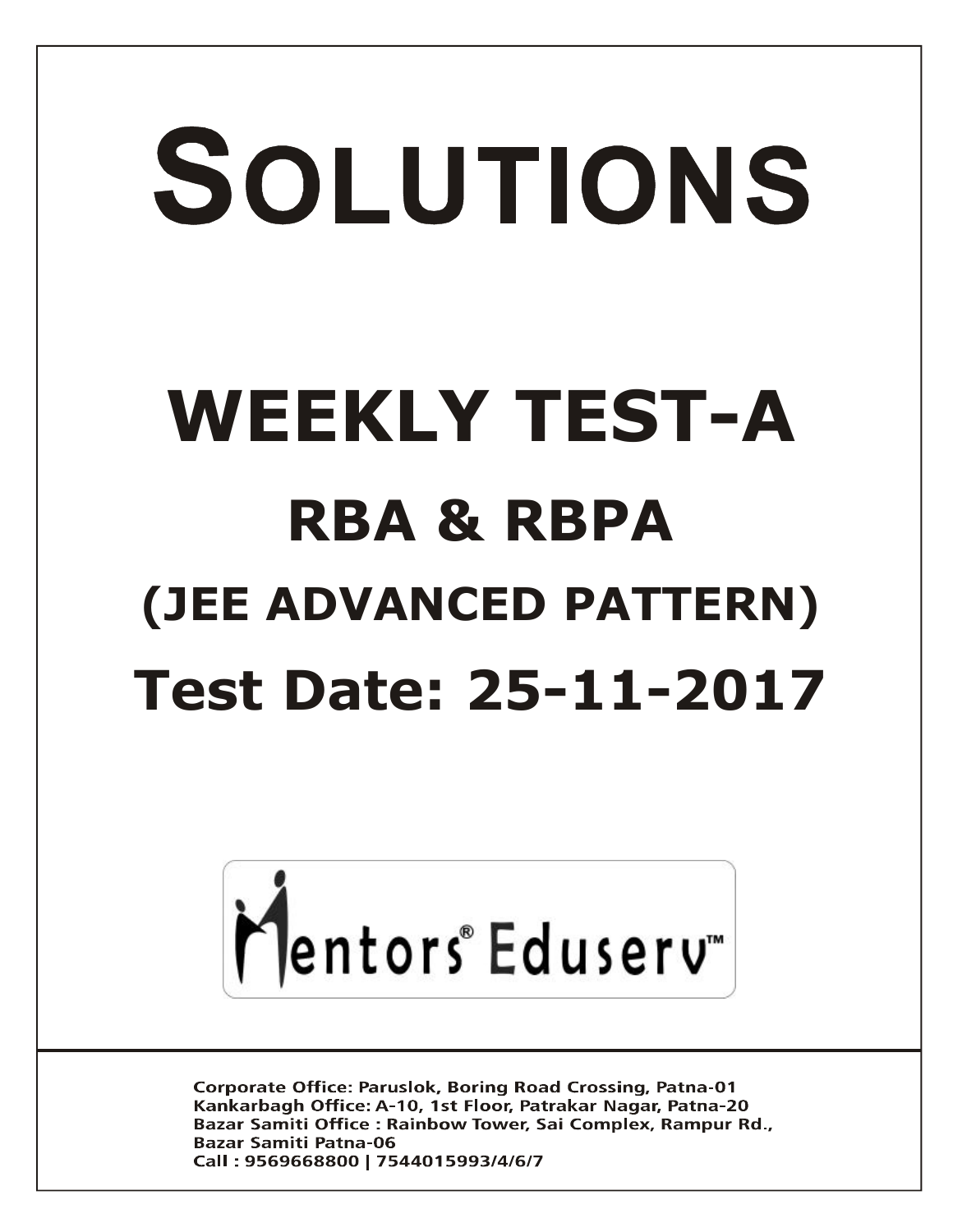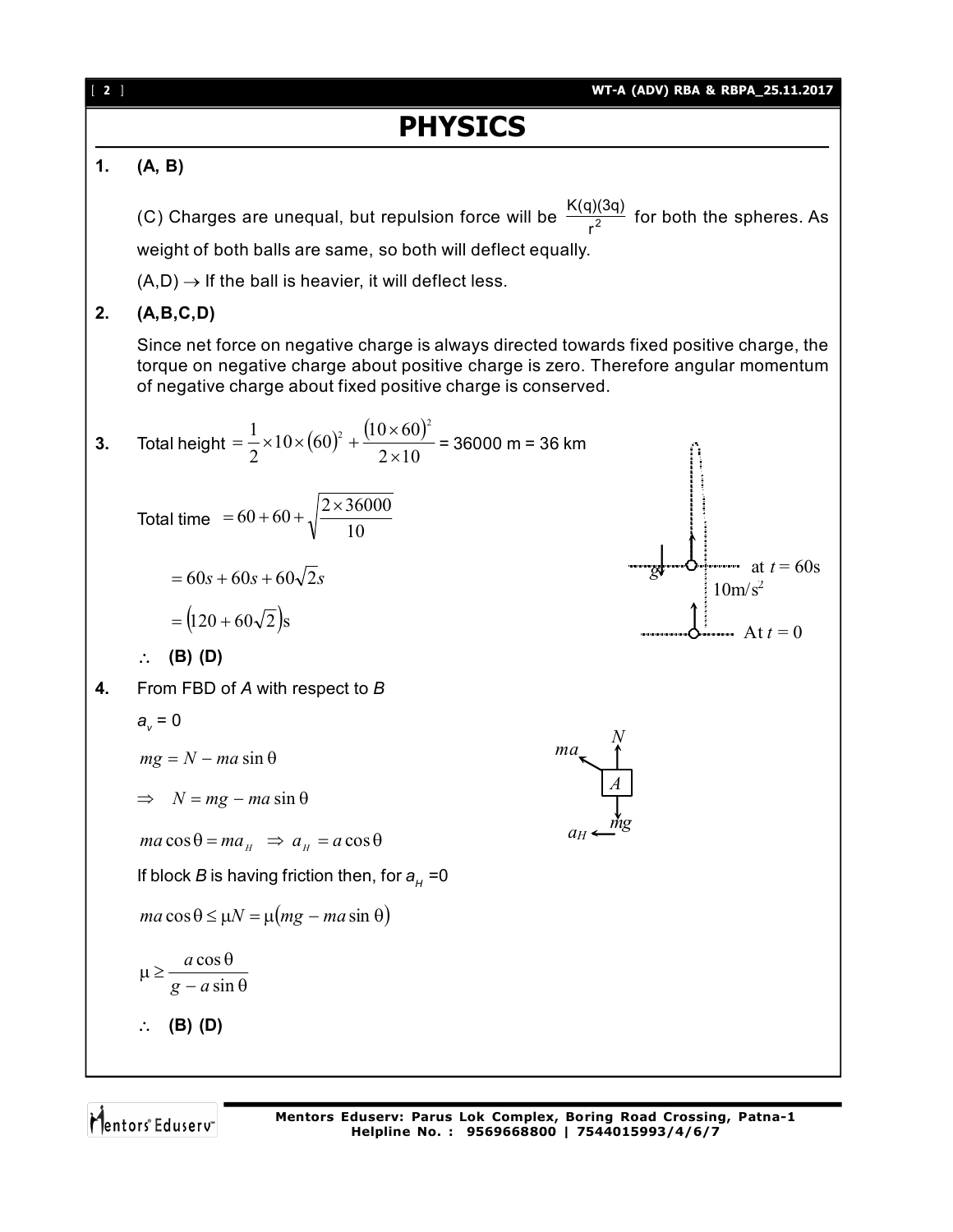# **WT-A (ADV) RBA & RBPA\_25.11.2017** [ **3** ]

5. 
$$
F_x = -\frac{dU}{dx} = 7 \implies a_x = \frac{F_x}{m} = \frac{7}{5}
$$
  
\n $F_y = -\frac{dU}{dx} = -24 \implies a_y = \frac{F_y}{m} = \frac{-24}{5}$   
\n $a = \sqrt{a_x^2 + a_y^2} = \sqrt{\left(\frac{7}{5}\right)^2 + \left(\frac{24}{5}\right)^2} = 5 \text{ m/s}^2$   
\n $\vec{a} = \left(\frac{7}{5}\right)\hat{i} - \left(\frac{24}{5}\right)\hat{j} \text{ and } \vec{v} = 14.4\hat{i} + 4.2\hat{j}$   
\n $\vec{a} \cdot \vec{v} = \frac{7}{5} \times 14.4 - \frac{24}{5} \times 4.2 = 0$   
\nHence  $\vec{a}$  is perpendicular to  $\vec{v}$ .  
\n $V_x = u_x + a_x t$   $V_y = v_y + a_x t$   
\n $V_x = 14.4 + \left(\frac{7}{5}\right)^4$   $V_y = (4.2) - \left(\frac{24}{5}\right)^4$   
\n $v = \sqrt{V_x^2 + V_y^2} = 25 \text{ m/s}$   
\n $\therefore$  (A) (B) (C) & (D)  
\n6.  $F = \frac{-K}{r}$   
\nwhere K is proportionally constant.  
\n $\frac{mV^2}{r} = \frac{-K}{r} i.e., V \alpha r^0$   
\n $T = \frac{2\pi r}{V} = \frac{2\pi r}{\sqrt{\frac{K}{m}}} i.e., T\alpha r$   
\nSo choices (a) and (d) are wrong and choices (b) and (c) are correct.  
\n $\therefore$  (B) and (C)  
\n7. (B, C, D)  
\n8. (A)

 $\bigg\}^4$ 

J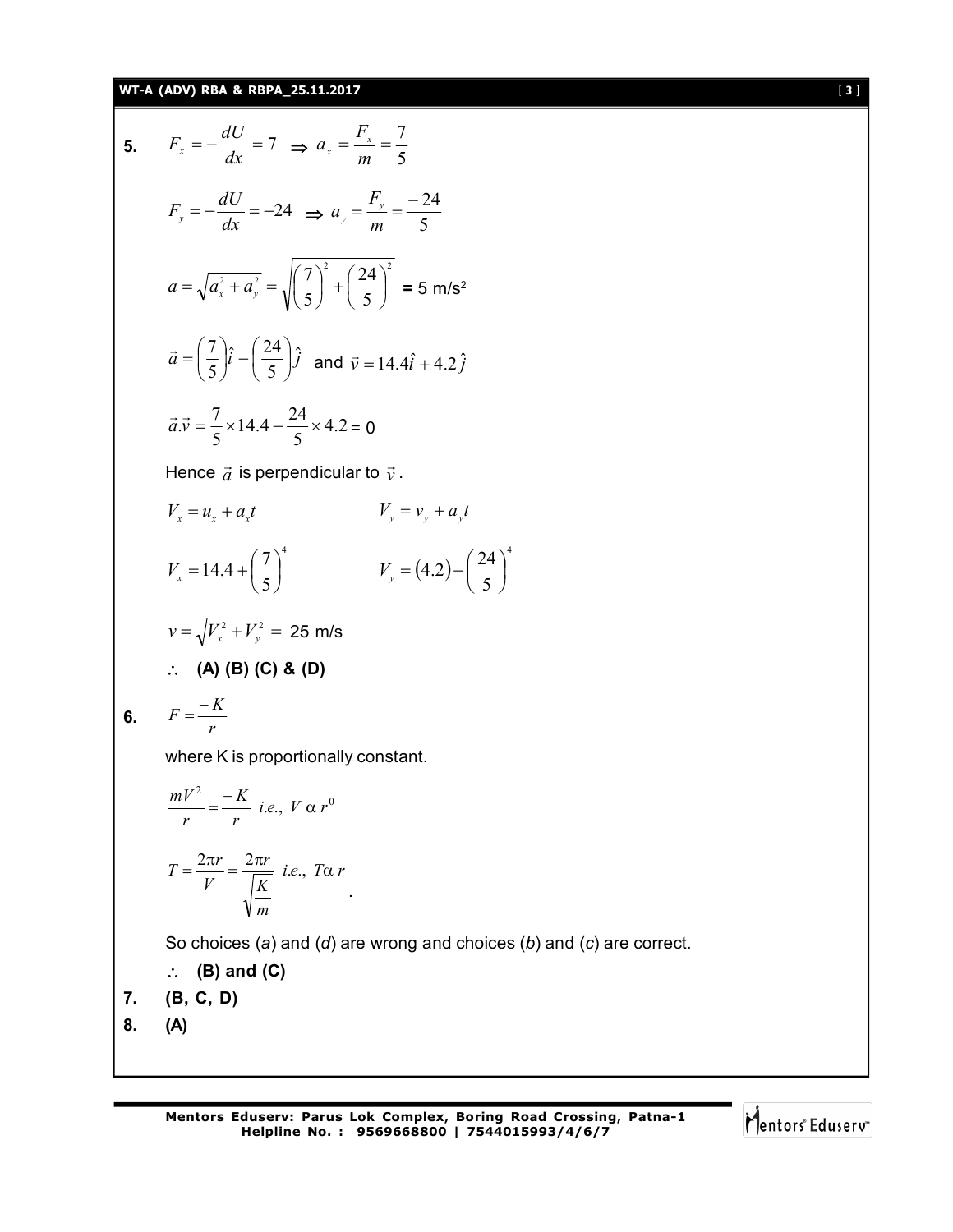| $[4]$   |                                                                                                                        | WT-A (ADV) RBA & RBPA_25.11.2017                                                 |
|---------|------------------------------------------------------------------------------------------------------------------------|----------------------------------------------------------------------------------|
| 9.      | (D)                                                                                                                    |                                                                                  |
|         | $E = \frac{\sigma}{\varepsilon_0 k} = \frac{5 \times 10^{-4}}{8.85 \times 10^{-12} \times 5.4} = 10^7 \text{ Vm}^{-1}$ |                                                                                  |
|         | $\therefore$ (D)                                                                                                       |                                                                                  |
| 10.     | (C)                                                                                                                    |                                                                                  |
|         | $V = Ed = 10^7 \times 5 \times 10^9 = 0.05$ V                                                                          |                                                                                  |
|         | $\therefore$ (C)                                                                                                       |                                                                                  |
| 11.     | (B)                                                                                                                    |                                                                                  |
| 12.     | (C)                                                                                                                    |                                                                                  |
| 13.     | (B)                                                                                                                    |                                                                                  |
|         | From above                                                                                                             |                                                                                  |
|         | 2t = $\frac{t^3}{6}$                                                                                                   |                                                                                  |
|         | $\implies$ t <sup>2</sup> = 12                                                                                         |                                                                                  |
|         | $\Rightarrow$ t = 2 $\sqrt{3}$ sec.                                                                                    |                                                                                  |
| 14. (C) |                                                                                                                        |                                                                                  |
|         | <b>Sol.</b> $a = t = 4$                                                                                                |                                                                                  |
|         | $\therefore$ after 4 seconds V <sub>B</sub> = 2 m/s                                                                    |                                                                                  |
|         | $V_p = \frac{4^2}{2} = 8$ m/s                                                                                          |                                                                                  |
|         | $\therefore$ V <sub>rel</sub> = 8 - 2 = 6 m/s.                                                                         |                                                                                  |
| 15.     | (A)                                                                                                                    |                                                                                  |
| 16.     | (B)                                                                                                                    |                                                                                  |
|         | In the first case:                                                                                                     | $-\vec{V}_{M}$                                                                   |
|         | From the figure it is clear that                                                                                       | 45<br>$10\sqrt{2}$ m/s                                                           |
|         | $\overrightarrow{V}_{\text{RM}}$ is 10 m/s downwards and                                                               | $\overrightarrow{\text{V}}_{\text{\tiny R}}$<br>$\overline{V}_{\text{\tiny RM}}$ |
|         | $\overrightarrow{V}_{M}$ is 10 m/s towards right.                                                                      |                                                                                  |
|         |                                                                                                                        |                                                                                  |

Mentors<sup>e</sup> Eduserv<sup>-</sup>

**Mentors Eduserv: Parus Lok Complex, Boring Road Crossing, Patna-1 Helpline No. : 9569668800 | 7544015993/4/6/7**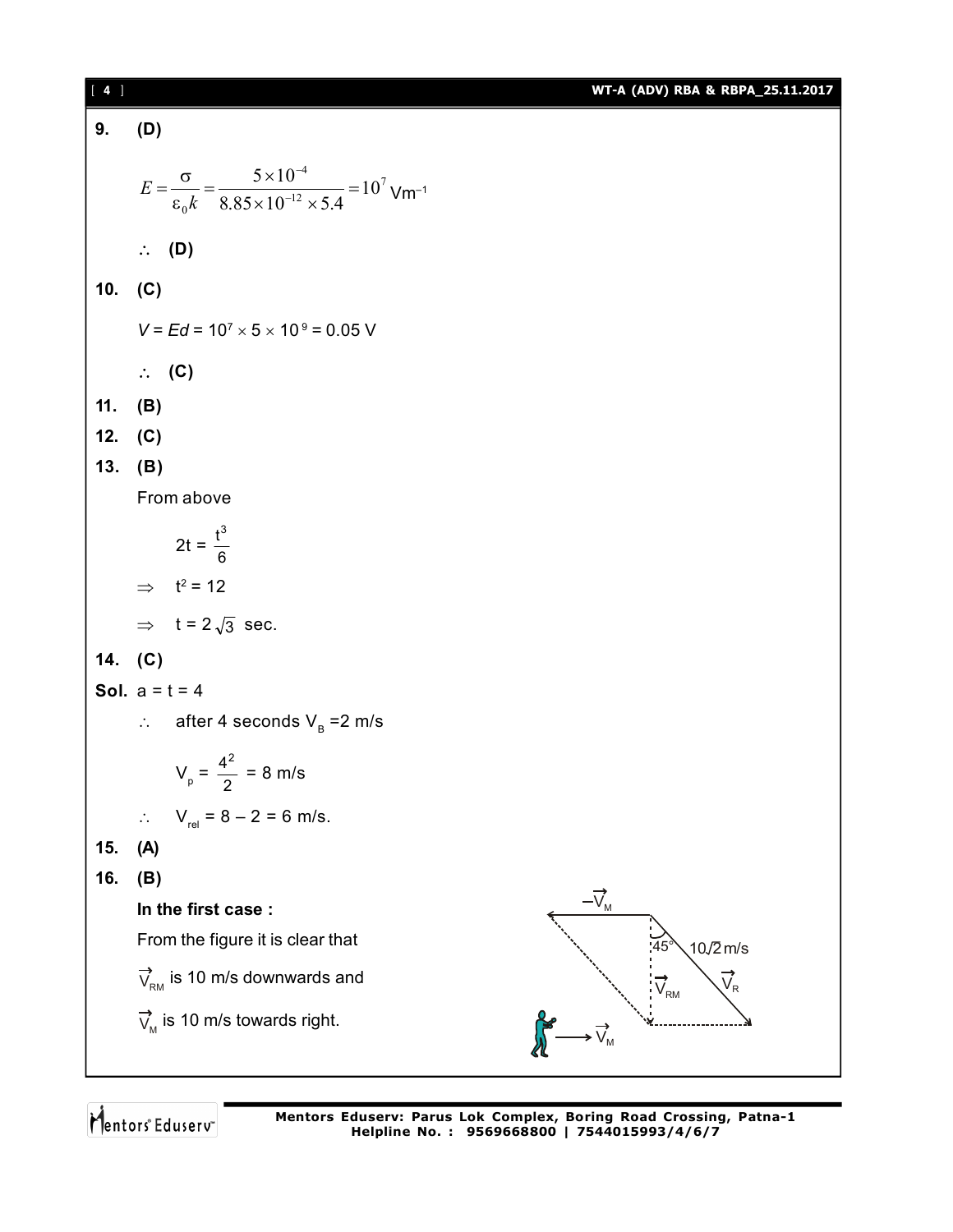## **WT-A (ADV) RBA & RBPA\_25.11.2017** [ **5** ]

### **In the second case :**

Velocity of rain as observed by man becomes  $\sqrt{3}$  times in magnitude.

 $\therefore$  New velocity of rain

$$
\vec{V}_{R'} = \vec{V}_{R'M} + \vec{V}_M
$$

 $\therefore$  The angle rain makes with vertical is

$$
\tan \theta = \frac{10}{10\sqrt{3}} \text{ or } \theta = 30^{\circ}
$$

: Change in angle of rain =  $45 - 30 = 15^{\circ}$ .

$$
17. (A)
$$

**(A- r) ; (B -q) ; (C-s) ; (D - p)**

(A) 
$$
F = K(3q)q \frac{\sqrt{\frac{2}{3}}(2a)}{8a^3} = \frac{1}{2} \sqrt{\frac{3}{2}} \frac{Kq^2}{a^2}
$$

(B) 
$$
F = 2 \frac{Kq^2}{(2a)^2} \times \cos 45^\circ + \frac{Kq^2}{(2\sqrt{2}a)^2} = \frac{Kq^2}{8a^2} (2\sqrt{2}+1)
$$

(C) Putting addinional charge 'q' on D

$$
F_{\rm c} \sim 60^{\circ} 60^{\circ}
$$

 $\therefore$  F<sub>net</sub> = F<sub>A</sub> + 2F<sub>c</sub> cos60<sup>o</sup>

$$
=\frac{2Kq^2}{4a^2}+\frac{2Kq^2}{a^2}
$$

$$
=\frac{5}{2}\frac{Kq^2}{a^2}
$$

(D) 
$$
F = q.E = q.5Kq \frac{a}{(\sqrt{2}a)^3}
$$
  

$$
= \frac{5}{2\sqrt{2}} \left(\frac{Kq^2}{a^2}\right).
$$

 $\mathsf{V}_{\mathsf{R}'}$ 

 $\overrightarrow{V}_{M}$ 

 $\rm V_w$ 

10m/s

 $\overline{V}_{\text{R}^{\prime} \text{N}}$ 

10 $\sqrt{3}$  m/s  $\theta$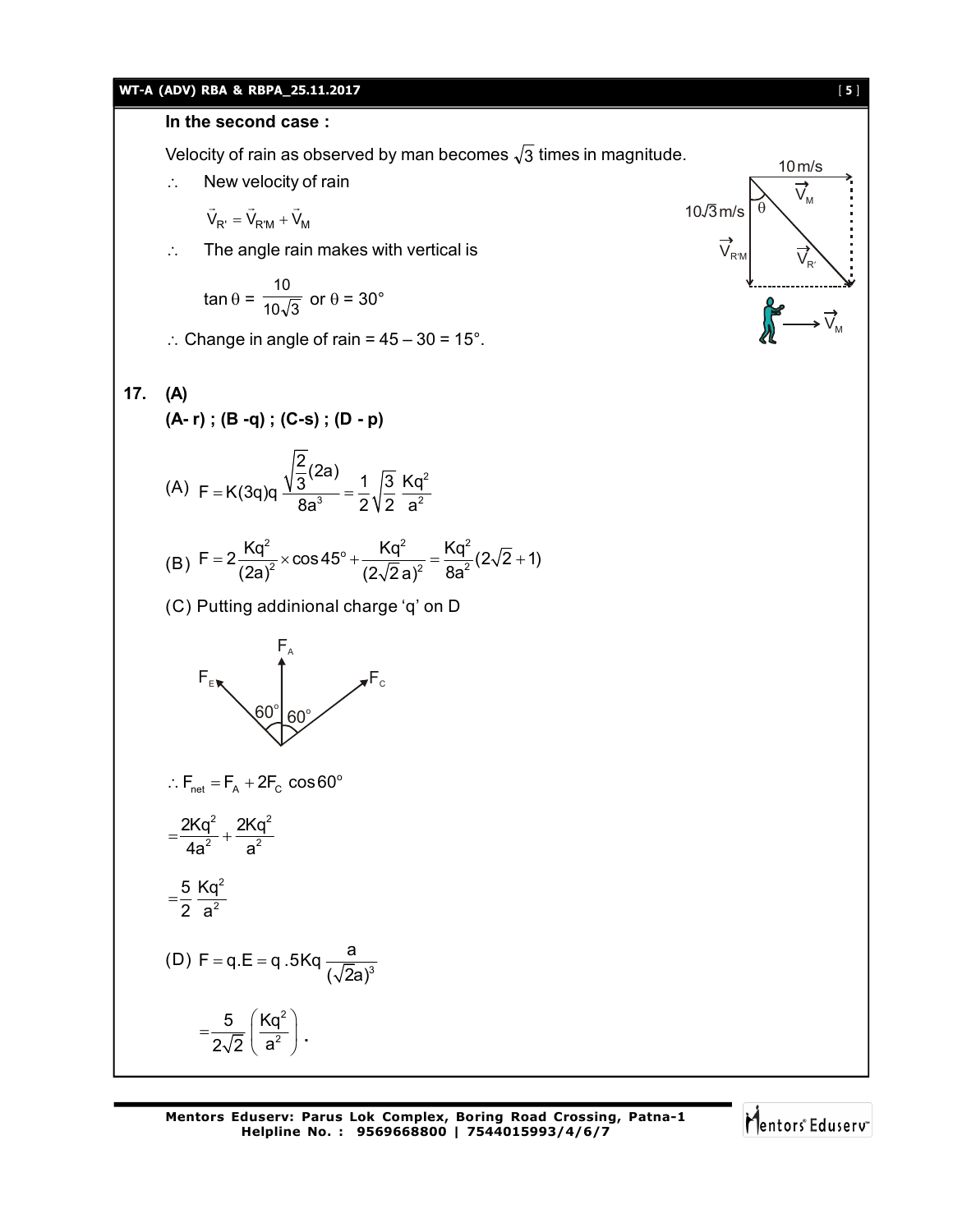| $\begin{bmatrix} 6 \end{bmatrix}$                       |                                                                                                                                                                 | WT-A (ADV) RBA & RBPA_25.11.2017 |
|---------------------------------------------------------|-----------------------------------------------------------------------------------------------------------------------------------------------------------------|----------------------------------|
| 18.                                                     | (C)                                                                                                                                                             |                                  |
|                                                         | $(A - R)$ ; $(B - P)$ , $(C - S)$ ; $(D - Q)$                                                                                                                   |                                  |
|                                                         | If S <sub>1</sub> is closed, then $\frac{kQ_A}{a} + \frac{kQ}{2a} = 0$                                                                                          | $Q_A=-\frac{Q}{2}$               |
|                                                         | If S <sub>2</sub> is closed, then $\frac{kQ_B}{2a} = 0$                                                                                                         | $Q_B = 0$                        |
|                                                         | If S <sub>3</sub> is closed, then $\frac{kQ}{3a} + \frac{kQ_C}{3a} = 0$                                                                                         | $Q_c = -Q$                       |
|                                                         | If $S4$ is closed, charge on shell B is $Q$                                                                                                                     |                                  |
| 19.                                                     | (B)                                                                                                                                                             |                                  |
|                                                         | $(A-s)$ , $(B-p)$ , $(C-r)$ , $(D-q)$                                                                                                                           |                                  |
|                                                         | The initial velocity of A relative to B is $\vec{u}_{AB} = \vec{u}_A - \vec{u}_B = (8\hat{i} - 8\hat{j})$ m/s $\therefore$ $u_{AR} = 8\sqrt{2}$ m/s             |                                  |
|                                                         | Acceleration of A relative to B is -                                                                                                                            |                                  |
|                                                         | $\vec{a}_{AB} = \vec{a}_A - \vec{a}_B = (-2\hat{i} + 2\hat{j})$ m/s <sup>2</sup> : $a_{AB} = 2\sqrt{2}$ m/s <sup>2</sup>                                        |                                  |
|                                                         | since B observes initial velocity and constant acceleration of A in opposite directions,<br>Hence B observes A moving along a straight line.<br>From frame of B |                                  |
|                                                         |                                                                                                                                                                 |                                  |
|                                                         | Hence time when $v_{AB} = 0$ is $t = \frac{u_{AB}}{a_{AB}} = 4$ sec.                                                                                            |                                  |
|                                                         | The distance between A & B when $v_{AB} = 0$ is S = $\frac{u_{AB}^2}{2a_{AB}} = 16\sqrt{2}$ m                                                                   |                                  |
|                                                         | The time when both are at same position is -                                                                                                                    |                                  |
|                                                         | $T = \frac{2u_{AB}}{a_{AB}} = 8$ sec.                                                                                                                           |                                  |
|                                                         | Magnitude of relative velocity when they are at same position in $u_{AB} = 8\sqrt{2}$ m/s.                                                                      |                                  |
| 20.                                                     | (D)                                                                                                                                                             |                                  |
|                                                         | $(A-q)$ , $(B-r)$ , $(C-q)$ , $(D-r)$                                                                                                                           |                                  |
| Let a be acceleration of two block system towards right |                                                                                                                                                                 |                                  |
|                                                         | ∴ a = $\frac{F_2 - F_1}{m_1 + m_2}$                                                                                                                             |                                  |
|                                                         | The F.B.D. of $m2$ is                                                                                                                                           | m <sub>2</sub>                   |
|                                                         | $\therefore$ F <sub>2</sub> – T = m <sub>2</sub> a                                                                                                              |                                  |
|                                                         |                                                                                                                                                                 |                                  |

Mentors<sup>e</sup> Eduserv<sup>-</sup>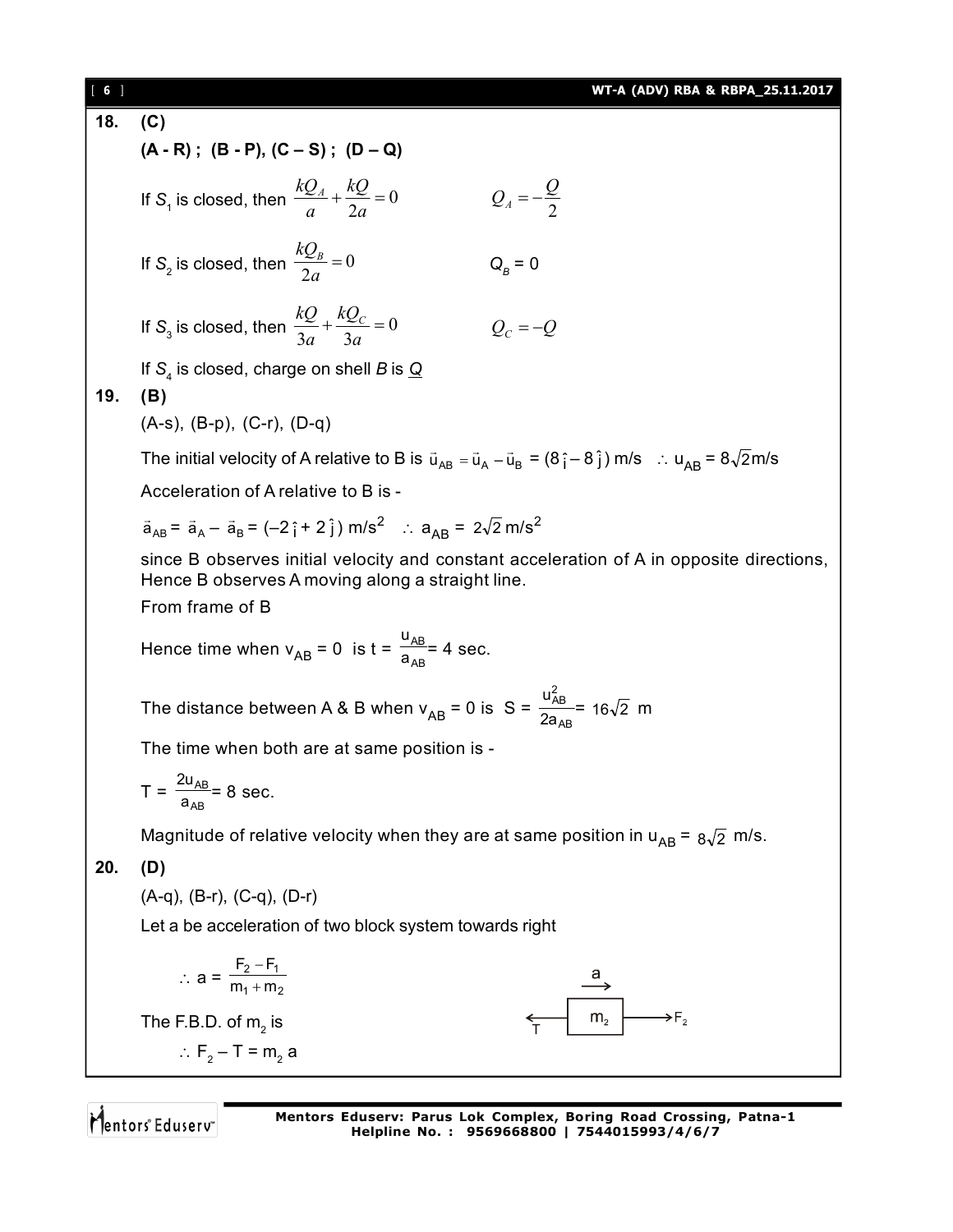#### **WT-A (ADV) RBA & RBPA\_25.11.2017** [ **7** ]

**24. (A), (B), (C)**

 $m_1$ m  $\frac{1}{1}m_2 + m_2 \left(\frac{F_2}{m_2} + \frac{F_1}{m_1}\right)$ F F  $\setminus$  $1$ <sup>111</sup>2 2 1 Solving T =  $\frac{m_1 m_2}{m_1 + m_2} \left( \frac{r_2}{m_2} + \frac{r_1}{m_1} \right)$  $\overline{\phantom{a}}$  $m_1 + m$ m m  $\overline{\phantom{0}}$  $\bigg)$  $1 + 112$ 2 (B) Replace  $\mathsf{F}_1$  by –  $\mathsf{F}_1$  is result of A  $m_1$ m  $\frac{1}{1}m_2 + m_2 = \frac{F_2}{m_2} - \frac{F_1}{m_1}$ F F  $\backslash$  $1''''2$ 2 1  $T = \frac{m_1 m_2}{m_1 + m_2} \left( \frac{12}{m_2} - \frac{11}{m_1} \right)$  $\overline{\phantom{a}}$  $m_1 + m$ m m  $\overline{\phantom{0}}$ J  $1 + 112$ 2 (C) Let a be acceleration of two block system towards left  $F_2 - F$ - $2 - 11$  $\therefore$  a =  $\frac{2}{m_1 + m_2}$  $m_1 + m$  $^{+}$  $\leftarrow$ <br> $\leftarrow$   $F_2$ The FBD of  $\mathsf{m}_2^{}$  is ∴  $F_2 - N_2 = m_2$ a  $\frac{1}{1}m_2 + m_2 \left(\frac{F_1}{m_1} + \frac{F_2}{m_2}\right)$  $\mathcal{L}$  $m_1$ m F F Solving N =  $\frac{m_1 m_2}{m_1 + m_2} \left( \frac{11}{m_1} + \frac{12}{m_2} \right)$ 1'''2  $\overline{\phantom{a}}$ 1 2  $m_1 + m$ m m  $\overline{\phantom{0}}$  $\bigg)$  $1 + 112$ 1 (D) Replace  $\mathsf{F}_{\mathsf{1}}$  by – $\mathsf{F}_{\mathsf{1}}$  in result of C  $m_1$ m  $\frac{1}{1}m_2 + m_2 = \left(\frac{F_2}{m_2} - \frac{F_1}{m_1}\right)$ F F  $\mathcal{L}$ 1'''2 2 1 N =  $\frac{m_1 m_2}{m_1 + m_2} \left( \frac{12}{m_2} - \frac{11}{m_1} \right)$  $\overline{\phantom{a}}$  $m_1 + m$ m m  $\overline{\phantom{0}}$ J  $1 + 112$ 2 **CHEMISTRY 21. (A), (C) 22. (B), (C), (D) 23. (B)** The velocity corresponding to the maxima is the most probable velocity which is given by the expression.  $C_{mp} = \sqrt{\frac{2RT}{M}}$  $=$ M  $RT = \frac{C_{mp}^2 M}{2} = \frac{(200)^2 \times 100 \times 10^{-3}}{2} = 40000 \times 50 \times 10^{-3}$  J mol<sup>-1</sup> = 40 × 50 J mol<sup>-1</sup>  $=\frac{C_{\text{mp}}^2 M}{2} = \frac{(200)^2 \times 100 \times 10^{-3}}{2} = 40000 \times 50 \times 10^{-3} \text{ J mol}^{-1} = 40 \times 50 \text{ J mol}^{-1}$ 2 2 No. of moles =  $\frac{300}{100} = 3$  $=$ 100  $E = \frac{3}{6} nRT = \frac{3}{6} \times 3 \times 40 \times 50 = 9 \times 10^{3} J = 9 kJ$  $=\frac{8}{6}$ nRT =  $\frac{8}{6}$  × 3 × 40 × 50 = 9 × 10<sup>3</sup> J = 9 2 2

**Mentors Eduserv: Parus Lok Complex, Boring Road Crossing, Patna-1 Helpline No. : 9569668800 | 7544015993/4/6/7**

Mentors<sup>®</sup> Eduserv<sup>®</sup>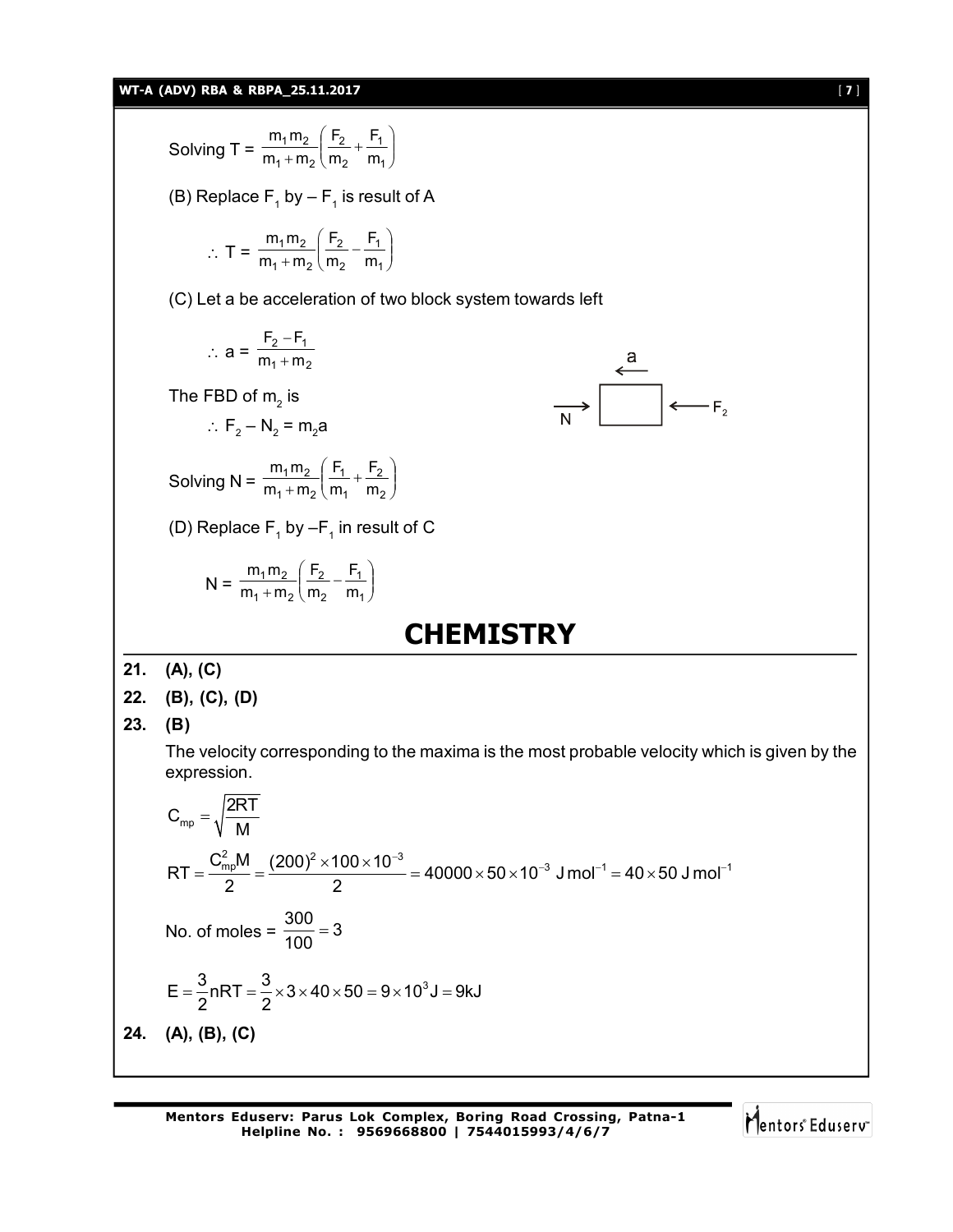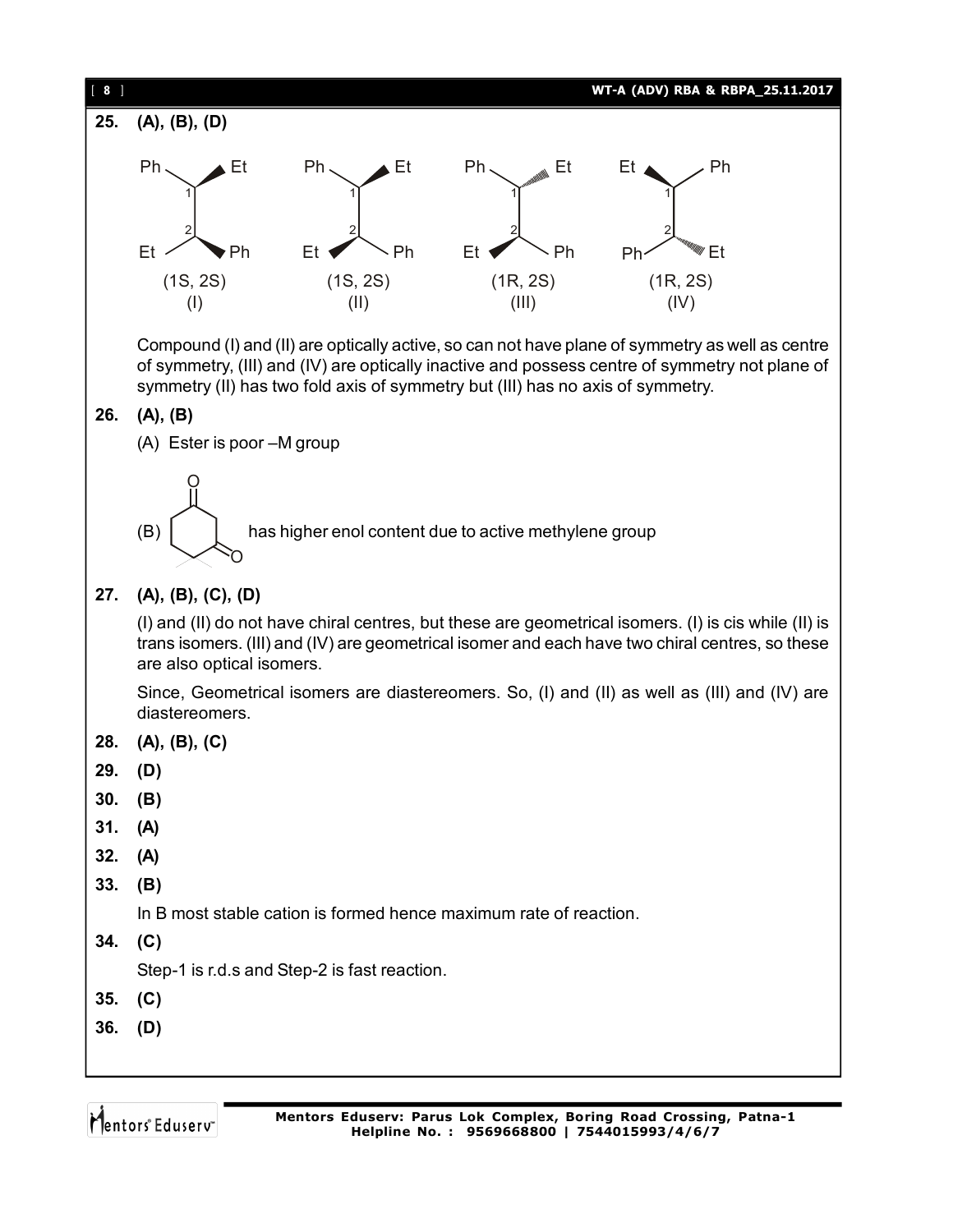#### **WT-A (ADV) RBA & RBPA\_25.11.2017** [ **9** ]

**37. (B)**  $(A - Q)$ ;  $(B - S)$ ;  $(C - P)$ ;  $(D - R)$ The given equilibrium is  $2SO_2(g) + O_2(g) \longrightarrow 2SO_3(g)$  $[SO_2]^2[O_2]$  $K_C = \frac{[SO_3]}{[SO_3]}$  $_{2}$ ]<sup>2</sup>[O<sub>2</sub>  $C = \frac{[SO_3]^2}{[SO_3]^2}$  ... (i) (A) If  $[SO_3] = [SO_2]$ Then  $[O_2]$  $K_C = \frac{1}{10}$ 2  $_{\rm C}$  = 0.01 100 1 K  $[O_2] = \frac{1}{\pi}$  $\mathcal{C}_{0}^{(n)}$  $_2$ ] =  $\frac{1}{V}$  =  $\frac{1}{100}$  = 0.01 mole/litre Total moles of  $\mathrm{O}_2$  present = 0.01  $_\times$  10 = 0.1 mole Volume of vessel is 10 litre (B) When  $[SO_3]$  = 2 $[SO_2]$ Then  $C = \frac{[SO_2]^2}{[SO_2]^2[O_2]}$  $K_C = \frac{[SO_2]^2}{[SO_2]^2}$  $[SO_2]^2[O_2]$  $=\frac{18831}{180 \times 3^{2}50 \times 1}$  from Eq. (i)  $100 = \frac{1}{\left[0_2\right]}$  $100 = \frac{4}{10}$ 2  $=$  $[O_2]$  = 4/100 = 0.04 mole/litre Total moles of  $\mathrm{O}_2$  in vessel at equilibrium = 0.04  $_\mathrm{\times}$  10 = 0.4 mole (C) When  $\text{[SO}_3]$  = 3 $\text{[SO}_2]$ Then  $C = \frac{[SO_2]^2}{[SO_2]^2[O_2]}$  $K_C = \frac{[SO_2]^2}{[SO_2]^2}$  $[SO_2]^2[O_2]$  $=\frac{16831}{160 \times 3250 \times 1}$  from Eq. (i)  $100 = \frac{100}{[O_2]}$  $100 = \frac{4}{10}$ 2  $=$  $[O_2]$  = 9/100 = 0.09 mole/litre Total moles of  $\mathrm{O}_2$  in vessel at equilibrium = 0.09  $_\mathrm{\times}$  10 = 0.9 mole (D) When  $[SO_3] = 0.5 [SO_2]$ Then  $C = \frac{[SO_2]^2}{[SO_2]^2[O_2]}$  $K_C = \frac{[SO_2]^2}{[SO_2]^2}$  $[SO_2]^2[O_2]$  $=\frac{18821}{188 \times 3^{2}58 \times 1}$  from Eq. (i)  $[O_2]$  $100 = \frac{4}{10}$ 2  $=$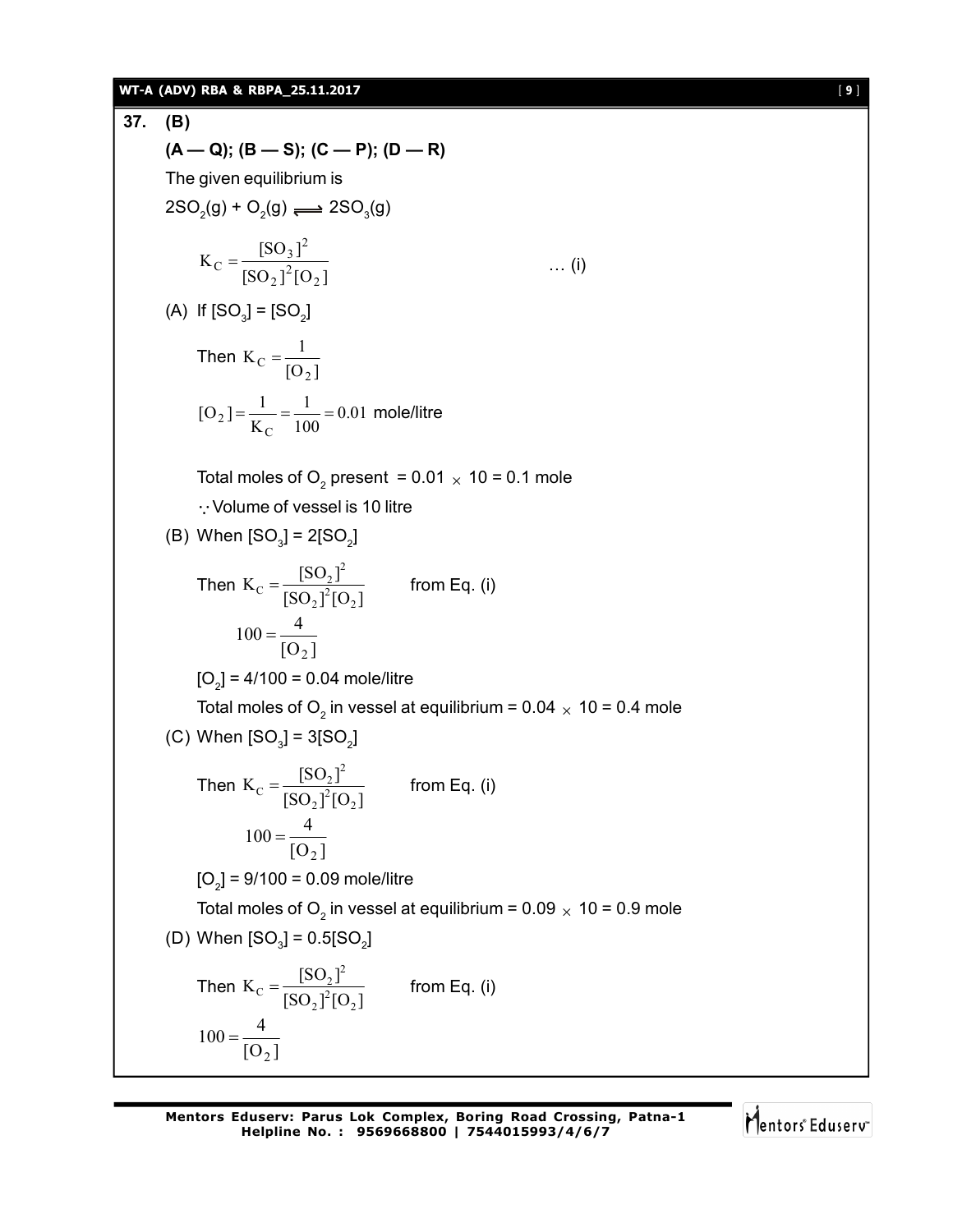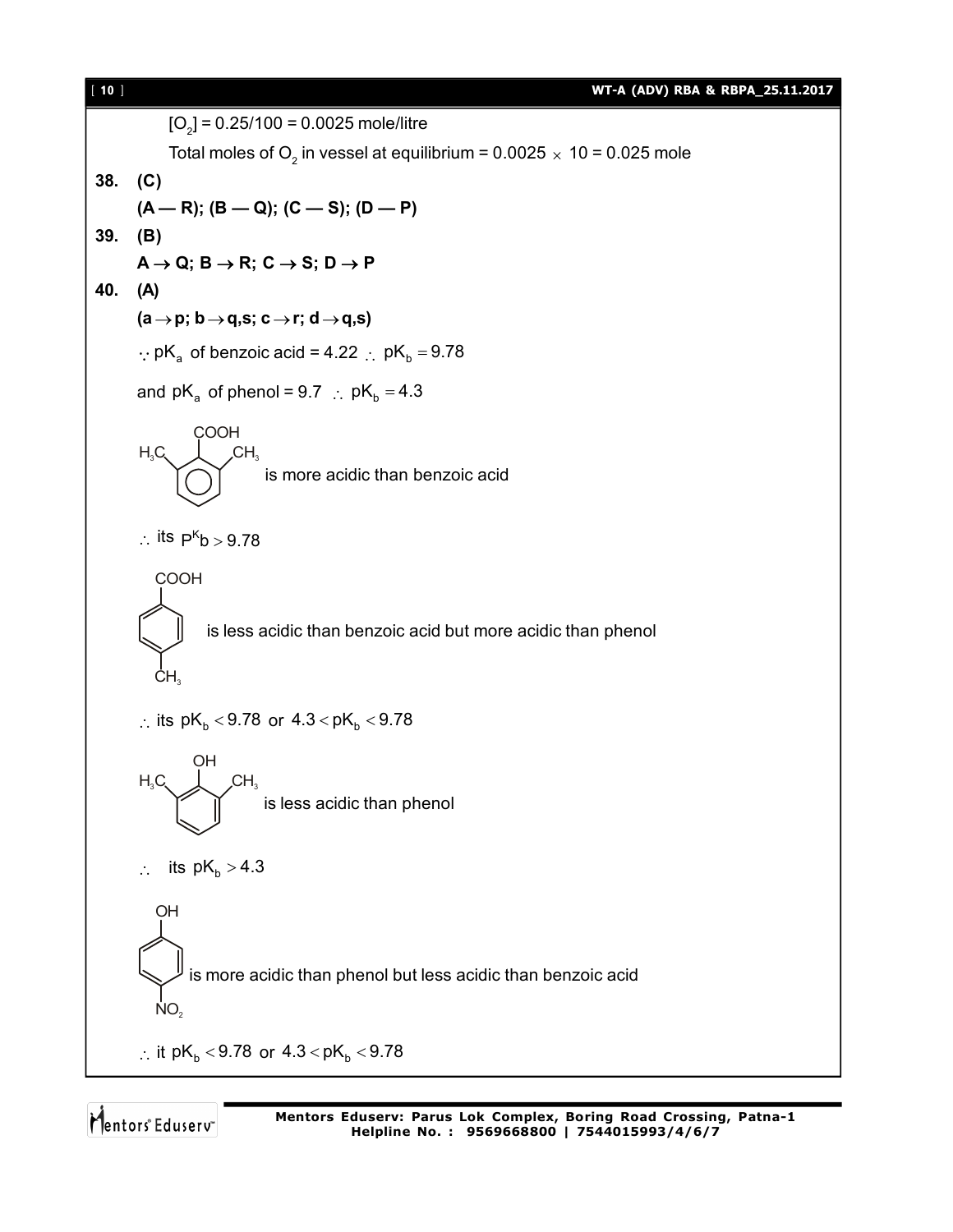#### **WT-A (ADV) RBA & RBPA\_25.11.2017** [ **11** ]

# **MATHEMATICS**

**41. (A, C)**  $f(x) = \frac{x^3}{3} + \frac{x^2}{3} + x + 2$  $=\frac{\lambda}{3} + \frac{\lambda}{2} + x + 2 \implies f'(x) = x^2 + x + 1$ so  $f(x)$  is always increasing so, minimum of  $f(g(x))$  will concide with minima of  $g(x)$ . **42. (A, B, C, D)** Here  $f'(x) > 0, \forall x \in R$  $\Rightarrow$  f(x) is increasing function Also  $f(-x) = -f(x) \implies f(x)$  is odd function Now  $\alpha + \beta > 0 \Rightarrow \alpha > -\beta$  $\Rightarrow$  f( $\alpha$ ) > f(- $\beta$ )  $\Rightarrow$  f( $\alpha$ ) > -f( $\beta$ )  $\Rightarrow$  f( $\alpha$ ) + f( $\beta$ ) > 0 Also,  $\alpha + \beta < 0 \Rightarrow f(\alpha) < -f(\beta)$  $\Rightarrow$  f  $(\alpha)$  + f  $(\beta)$  < 0 **43. (A, B, C)** S  $H'$  $\theta$ S H O P  $P'$ (A) Clearly 'O' is the mid point of SS' and HH' (B)  $AA' = SH' + S'H' = SH' + SH = PP' = 2a$  (say)  $\therefore$  OH' = ae', OS = ae  $H'(ae' \cos \theta, ae' \sin \theta)$  lies on 2  $\sqrt{2}$  $\frac{x^2}{a^2} + \frac{y^2}{b^2} = 1$  $a^2$  b<sup>2</sup>  $+\frac{y}{2}$  = 1 1  $\left|e^{2}+e^{i2}-1\right| \rightarrow e^{-\pi}$  if  $e^{2}+e^{i2}$  $\cos^{-1}\sqrt{\frac{e^2+e^{2}-1}{e^2e^{2}}}\Rightarrow \theta=\frac{\pi}{2}$  if  $e^2+e^{2}=1$  $e^2 e^2$  2  $\Rightarrow \theta = \cos^{-1} \sqrt{\frac{e^2 + e^{2} - 1}{2 a^2}} \Rightarrow \theta = \frac{\pi}{2}$  if  $e^2 + e^{2} = 2$  $\overline{\phantom{a}}$ (C) HH' =  $SS'$ , if  $e' = e$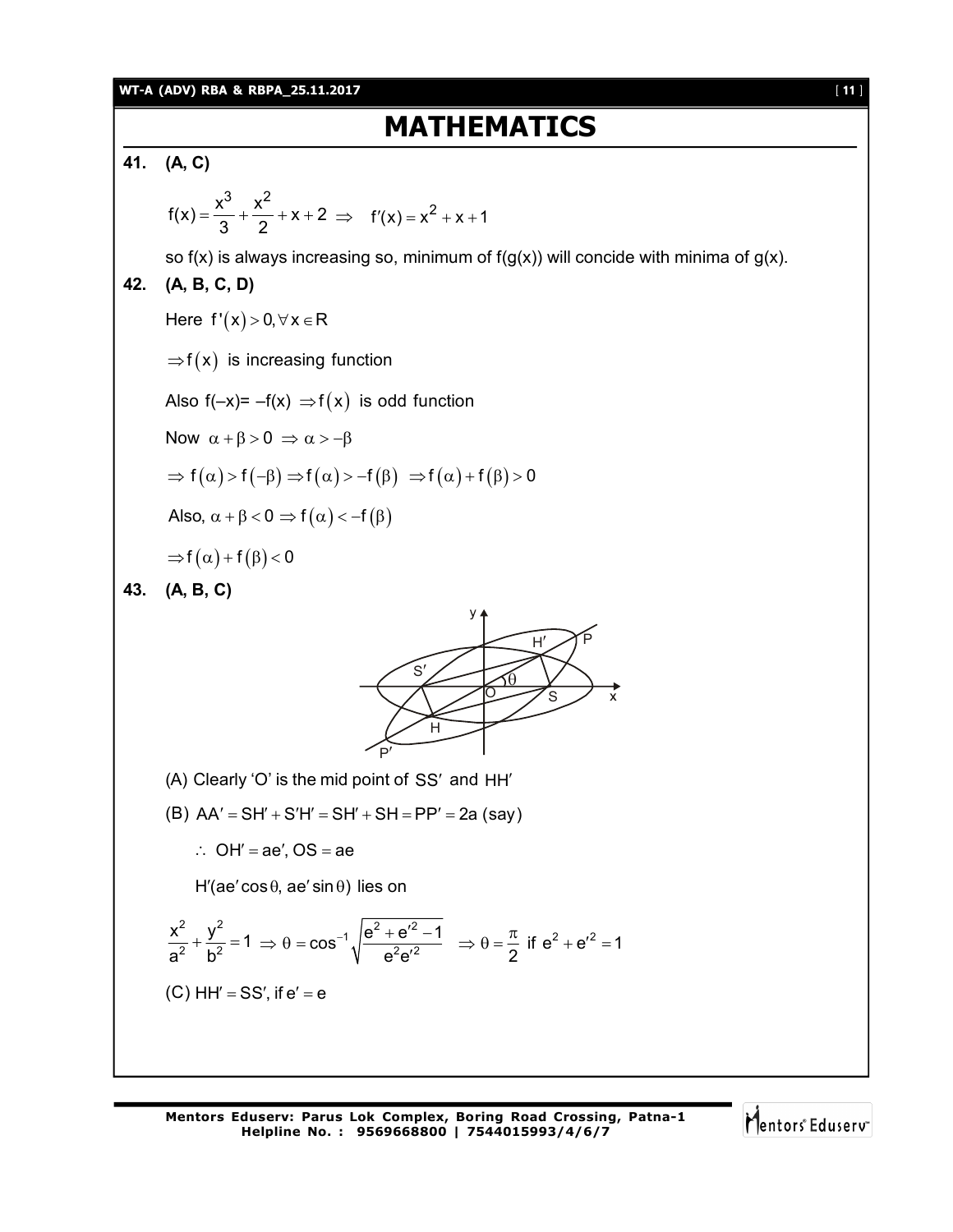| $[12]$ | WT-A (ADV) RBA & RBPA_25.11.2017                                                                                                                                                                                                      |
|--------|---------------------------------------------------------------------------------------------------------------------------------------------------------------------------------------------------------------------------------------|
| 44.    | (A, B, C)                                                                                                                                                                                                                             |
|        | Curve through the intersection of S <sub>1</sub> and S <sub>2</sub> is given by $S_1 + \lambda S_2 = 0$                                                                                                                               |
|        | $\Rightarrow$ x <sup>2</sup> (sin <sup>2</sup> $\theta$ + $\lambda$ cos <sup>2</sup> $\theta$ ) + 2(h tan $\theta$ – $\lambda$ h' cot $\theta$ )xy + (cos <sup>2</sup> $\theta$ + $\lambda$ sin <sup>2</sup> $\theta$ )y <sup>2</sup> |
|        | $+(32+16\lambda)x+(16+32\lambda)y+19(1+\lambda)=0$                                                                                                                                                                                    |
| 45.    | (A, B, C, D)<br>Given that either $px^2 + qy^2 + r = 0$ or $(x - 1)^2 + y^2 = 1$                                                                                                                                                      |
|        | (i) two straight lines if $r = 0$ and $p q < 0$                                                                                                                                                                                       |
|        | (ii) circle, if $p = 1$ and r is of opposite sign to that of p                                                                                                                                                                        |
|        | (iii) a hyperbola if $pq < 0$ and $r \neq 0$                                                                                                                                                                                          |
|        | (iv) a circle and an ellipse if $pq > 0$ and $p \neq q$ and $pr < 0$                                                                                                                                                                  |
| 46.    | (B, D)                                                                                                                                                                                                                                |
|        | $f(x)$ is undifined at $x = -2$<br>$\Rightarrow$ g(f(x)) is also undefined at x = - 2                                                                                                                                                 |
|        | Also g(x) is undefined at $x = \pm 1$ , $n\pi$<br>$(n \in I)$                                                                                                                                                                         |
|        |                                                                                                                                                                                                                                       |
|        | $f(x) = 1 \Rightarrow \frac{2x+1}{x+2} = 1 \Rightarrow x = 1$<br>Now                                                                                                                                                                  |
|        | $f(x) = -1 \Rightarrow \frac{2x+1}{x+2} = -1 \Rightarrow x = -1$                                                                                                                                                                      |
|        | $f(x) = n\pi \Rightarrow \frac{2x+1}{x+2} = n\pi \Rightarrow x = \frac{2n\pi - 1}{2 - n\pi}$<br>$\{n \in I\}$                                                                                                                         |
| 47.    | (A, B, D)                                                                                                                                                                                                                             |
|        | Since, $\sin^2\left(\frac{A}{2}\right) + \sin^2\left(\frac{B}{2}\right) + \sin^2\left(\frac{C}{2}\right) =$                                                                                                                           |
|        | $\frac{1}{2}[3 - (\cos A + \cos B + \cos C] = \frac{3}{2} - \frac{1}{2}(\cos A + \cos B + \cos C)$                                                                                                                                    |
|        | but the maximum value of $\cos A + \cos B + \cos C = \frac{3}{2}$                                                                                                                                                                     |
|        | : minimum value of $\sum \sin^2 \left(\frac{A}{2}\right) = \frac{3}{2} - \frac{3}{4} = \frac{3}{4}$                                                                                                                                   |
|        | $\therefore \sum \sin^2 \left(\frac{A}{2}\right) \ge \frac{3}{4}$ hence (c) is incorrect.                                                                                                                                             |
|        | and (A), (B) and (D) are correct and hold good in any triangle                                                                                                                                                                        |

Mentors<sup>\*</sup> Eduserv<sup>-</sup>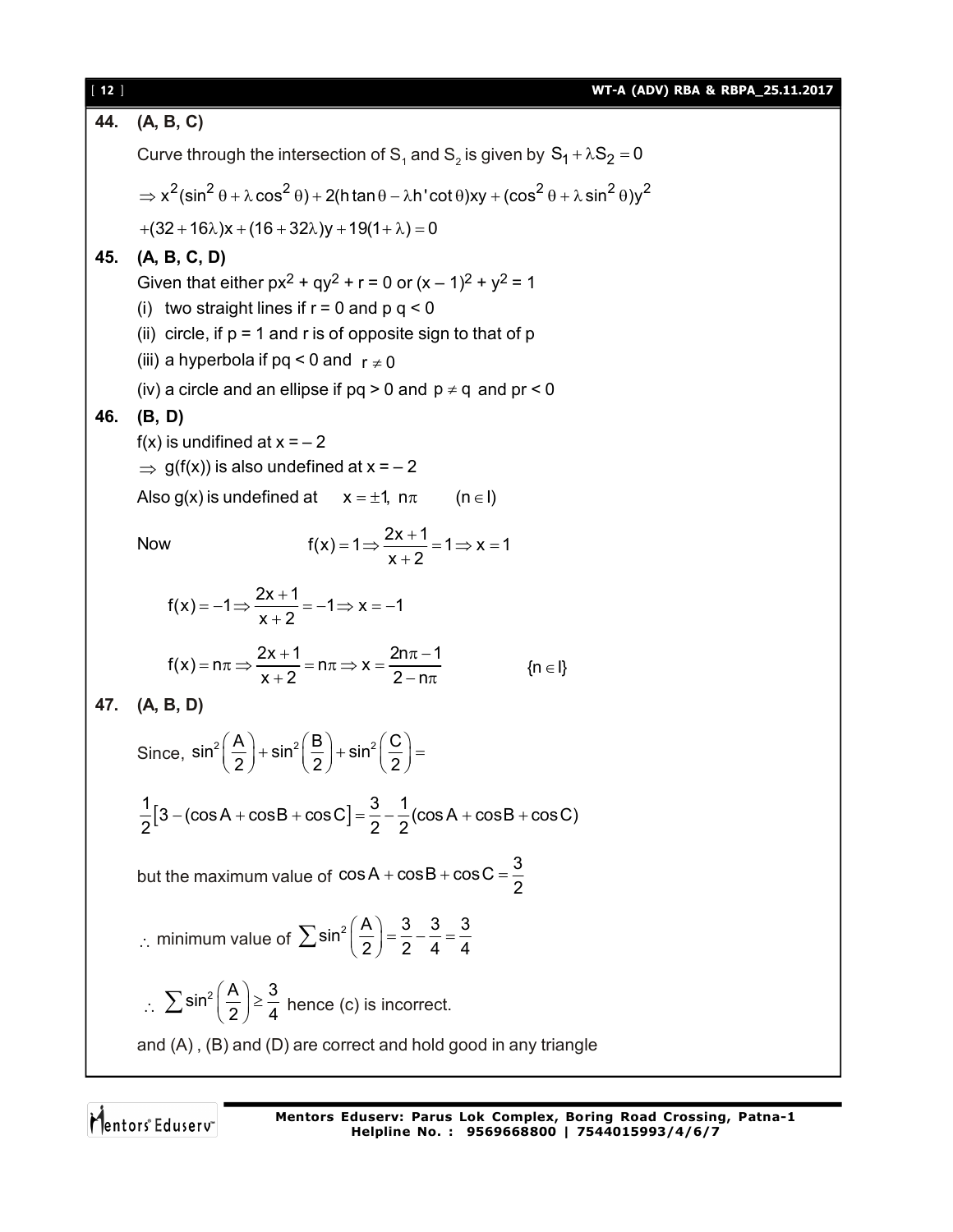# **WT-A (ADV) RBA & RBPA\_25.11.2017** [ **13** ]

48. (A, D)  
\nLet the parabolas be 
$$
y^2 = 4a(x-k)
$$
 and  $y^2 = -4b(x+k)$ .  
\nA line parallel to common axis is  $y = h$   
\nLet  $A = \left(\frac{h^2}{4a} + k, h\right), B = \left(-k - \frac{h^2}{4b}, h\right)$ .  
\nIf  $P(\alpha, \beta)$  is the mid point of AB, then  
\n $\alpha = \frac{1}{2}\left(\frac{h^2}{4a} + k - k - \frac{h^2}{4b}\right)$  and  $\beta = h$ .  
\n $\therefore 2\alpha = \frac{h^2}{4}\left(\frac{1}{a} - \frac{1}{b}\right) \Rightarrow 2\alpha = \frac{\beta^2}{4}\left(\frac{b-a}{ba}\right)$   
\n∴ Locus of P is  $2x = \frac{y^2}{4}\left(\frac{b-a}{ba}\right)$   
\n49. (B)  
\n $a = 1$   
\n $f(x) = 8x^3 + 4x^2 + 2bx + 1$   
\n $f'(x) = 24x^2 + 8x + 2b = 2(12x^2 + 4x + b)$   
\nfor increasing function,  $f'(x) \ge 0 \forall x \in R$   
\n $\therefore D \le 0 \Rightarrow 16 - 48b \le 0 \Rightarrow b \ge \frac{1}{3}$   
\n $\therefore \lambda = \frac{1}{3}$   
\n50. (A)  
\nIf  $b = 1$   
\n $f(x) = 24x^2 + 8ax + 2$  or  $2(12x^2 + 4ax + 1)$   
\nfor non monotonic,  $f'(x) = 0$  must have distinct roots  
\nhence  $D > 0$  i.e.  $16a^2 - 48 > 0 \Rightarrow a^2 > 3$ ;  $\therefore a > \sqrt{3}$  or  $a < -\sqrt{3}$   
\n $\therefore a \in \{2, 3, 4, ....\}$   
\nsum = 5005 - 1 = 5049  
\nsum of squares = 338350 - 1 = 338349

Mentors<sup>e</sup> Eduserv<sup>-</sup>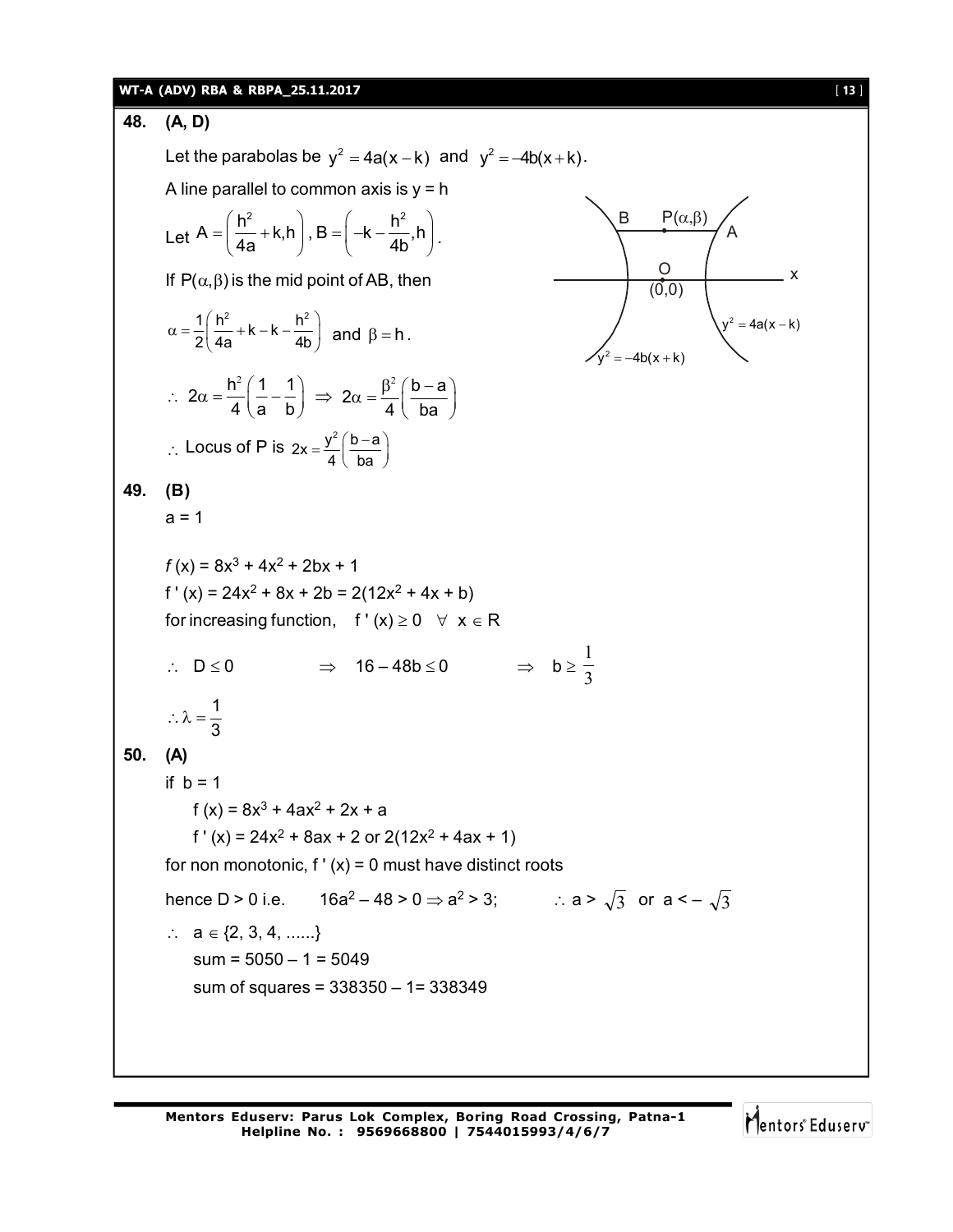11. (A)  
\n51. (A)  
\n
$$
S_1 = \frac{x^2}{a^2} + \frac{y^2}{a^2(1-e^2)} = 1
$$
\nSo distance between foci = 2ae then OA = ae  
\nLet slope of OA is tan α then co-ordinate of  
\nA (ae cos α, ae sin α) which lies on S<sub>1</sub>  
\nSo,  $e^2 cos^2 α + \frac{e^2 sin^2 α}{1-e^2} = 1$   
\n $\Rightarrow e^2 - e^4 cos^2 α - 1 - e^2$   
\n $\Rightarrow cos^2 α - \frac{2e^2 - 1}{e^4} \Rightarrow 0 \le \frac{2e^2 - 1}{e^4} \le 1 \Rightarrow 2e^2 - 1 \ge 0$  and  $2e^2 - 1 \le e^4$   
\n $\Rightarrow e^2 \ge \frac{1}{2}$  and  $(e^2 - 1)^2 \ge 0 \Rightarrow$  Minimum value of  $e^2 = \frac{1}{2}$   
\n52. (C)  
\nNow tan θ =  $\frac{a}{b} \tan α = \frac{a}{a\sqrt{1-e^2}} \times \frac{1-e^2}{\sqrt{2e^2 - 1}} = \sqrt{\frac{1-e^2}{2e^2 - 1}}$  then sin θ =  $\frac{\tan^2 θ}{1 + \tan^2 θ} = \frac{1-e^2}{2e^2 - 1} = \frac{1-e^2}{e^2}$   
\n53. (A)  
\n $y^2 = x^2 - 9a^2$  and  $x^2 + y^2 + 2gx + 2fy + c = 0$   
\n $\Rightarrow 2x^2 + 2gx + (c - 9a^2) = -2fy$   
\nSquaring both sides,  
\n $4x^4 + 4g^2x^2 + (c - 9a^2)^2 + 8gx^3 + 4gx(c - 9a^2) + 4x^2(c - 9a^2) - 4f^2x^2 + 36f^2a^2 = 0$   
\n $\times$ ,  $x_2$ ,  $x_3$ ,  $x_4$  are the roots of the above equation.  
\n $\therefore x_1 + x_2 + x_3 + x_4 = \frac{-8g}{4} \Rightarrow x_1 + x_2 + x_3 = -2g - x_4$   
\nSimilarly,  $y_1 +$ 

Mentors<sup>®</sup> Eduserv<sup>®</sup>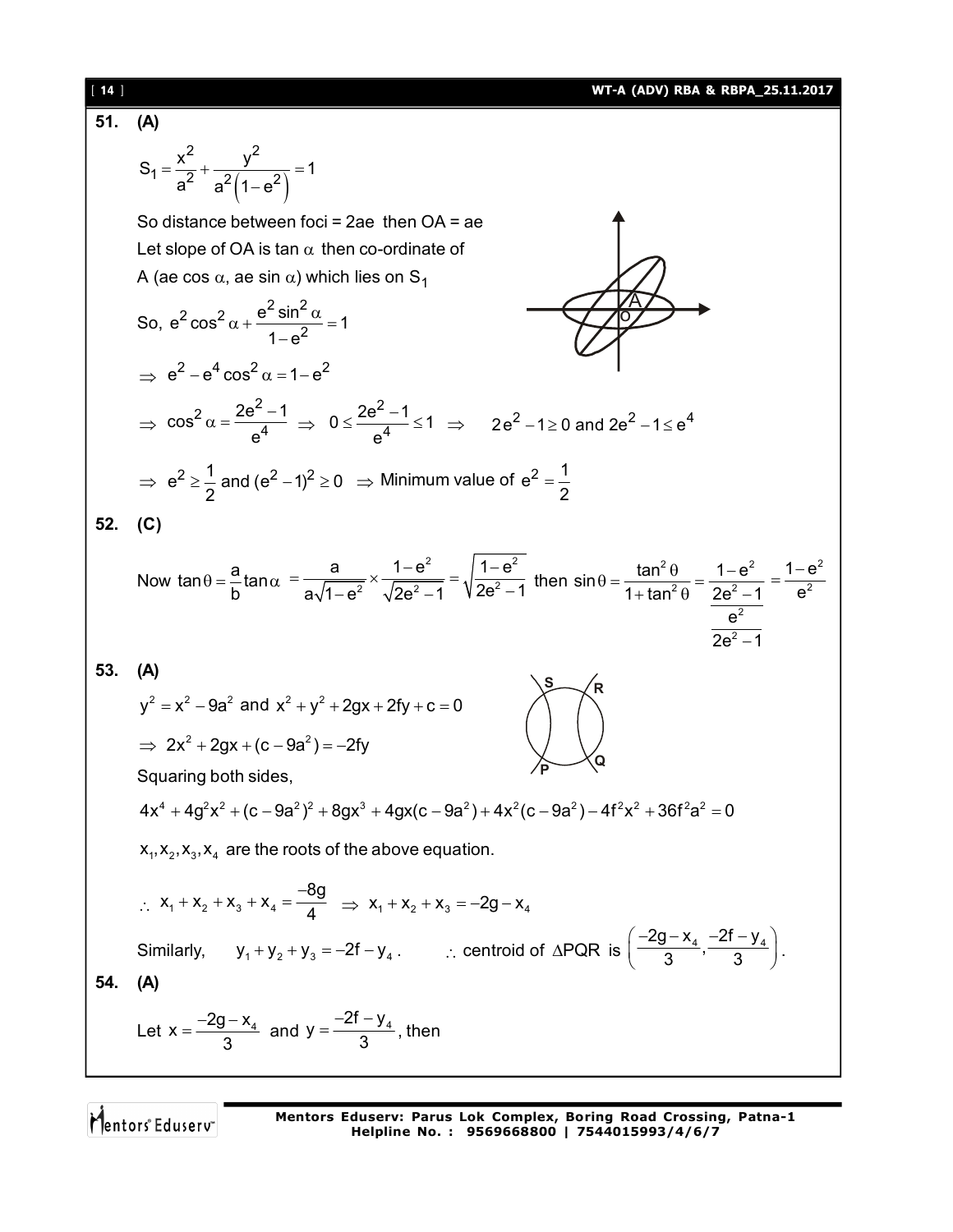$3x + 2g = -x_4$  and  $3y + 2f = -y_4$  $x_4^2 - y_4^2 = 9a^2 \Rightarrow (3x + 2g)^2 - (3y + 2f)^2 = 9a^2$ **55. (C)**  $f''(c_2)f''(c_1) < 0$  and  $f'(c_1) = f'(c_2) = 0$  $f''(c_1) - f''(c_2) > 0 \Rightarrow f''(c_1) > 0$  and  $f''(c_2) < 0$  $\Rightarrow$   $\,$   $\,$  c $_{2}$  is point of local maximum and  $\,$  c $_{1}$  is point of local minimum for f(x)  $\Rightarrow$  f'(x) = 0 at least four times in [c<sub>1</sub> - 1, c<sub>2</sub> + 1]. **56. (B)** Here  $\mathsf{c}_\mathtt{1}$  is local maximum and  $\mathsf{c}_\mathtt{2}$  is local minimum  $\Rightarrow$  f'(x) = 0 has at least two roots in  $[c_1 - 1, c_2 + 1]$ . **57. (C)** (P)  $f'(x) = -2\sin x + a \ge 0 \forall x$ (Q)  $f'(x) = a^2 - \sin x \ge 0$  $|a| \geq 1 \Rightarrow a \in (-\infty, -1] \cup [1, \infty)$  $(R)$  Product of slopes is  $(-1)$  $a^2 = 2$  $a = \pm \sqrt{2}$ (S)  $\lim_{x\to 0} (1 + a \sin x)^{\cos e c x}$  $x\rightarrow 0$  $\lim (1 + a \sin x)^{\csc x} = \frac{1}{\sqrt{2}}$  $\rightarrow$ <sup>0</sup>  $\sqrt{e}$  $+$  a sin x  $\right)^{\cos \alpha \alpha} =$  $e^a = \frac{1}{2}$ e  $= e^{a} =$  $a = -\frac{1}{2}$ 2  $\Rightarrow$  a = --**58. (A) (P)**  $f'(x) = 3ax^2 - 18x + 9 = 3(ax^2 - 6x + 3)$ As f (x) is strictly increasing on R, so  $a > 0$  and  $D \le 0 \Rightarrow a \ge 3$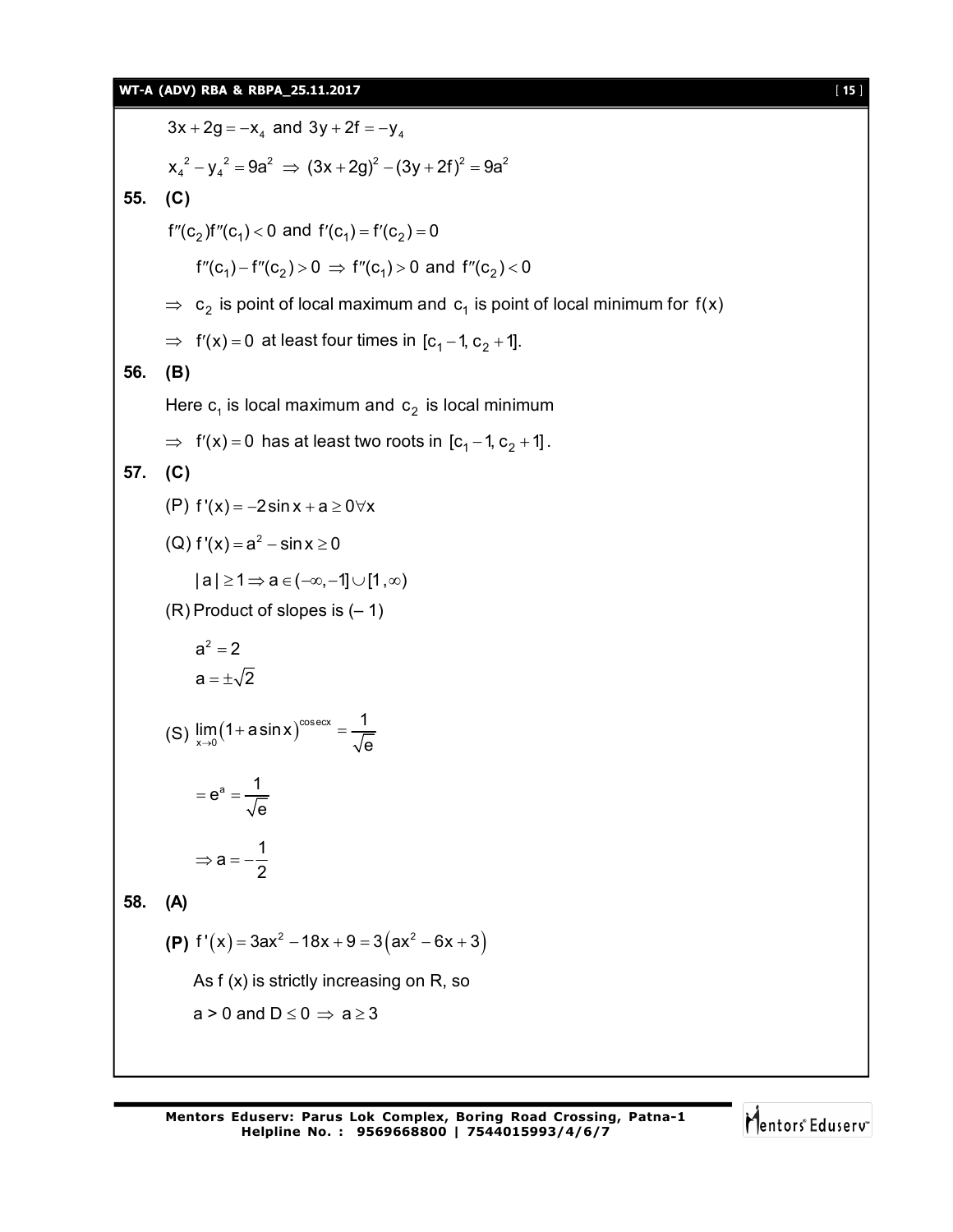[ **16** ] **WT-A (ADV) RBA & RBPA\_25.11.2017**

(Q) Put cos x = t, t ∈ [-1,1] ∀x ∈ R  
\nLet g(t) = t<sup>3</sup> - 6t<sup>2</sup> + 1tt - 6 = (t - 1)(t - 2)(t - 3), t ∈ [-1,1]  
\n∴ range of g(t) = [g(-1), g(1)] = [-24, 0]  
\n(R) x<sup>3</sup> - y<sup>2</sup> = 0  
\n
$$
\frac{dy}{dx}\Big|_{x=[4m^2, 8m^2]} = \frac{3 \times 16m^4}{16m^3} = 3m
$$
\nLet Q be  $(4m_1^2, 8m_1^2)$   
\n∴ Slope of normal at Q =  $\frac{-1}{3m_1}$   
\n∴  $3m = \frac{-1}{3m_1} \Rightarrow m_1 = \frac{-1}{9m}$  .... (1)  
\nAlso, slope of PQ =  $\frac{8(m^3 - m_1^3)}{4(m^2 - m_1^2)} = \frac{2(m^2 + m_1^2 + mm_1)}{m + m_1} = 3m$   
\n⇒  $(2m_1 + m)(m_1 - m) = 0$   
\n⇒  $2(\frac{-1}{9m}) + m = 0 \Rightarrow m^2 = \frac{2}{9}$   
\n(S)  $(\sin \theta - \cos \theta)(\tan \theta + \cot \theta) = 2$   
\n⇒  $\frac{\sin \theta - \cos \theta}{\sin \theta \cos \theta} = 2$   
\nLet y =  $\sin \theta - \cos \theta$   
\n∴ y = 1 - y<sup>2</sup> ⇒ y<sup>2</sup> + y - 1 = 0 ⇒ y =  $\frac{-1 \pm \sqrt{5}}{2}$   
\n59. (B)  
\n(P) Common tangent y = x + 2 $\sqrt{2}$  point of contact with two hyperbola are  $(\frac{-9}{2\sqrt{2}}, \frac{-1}{2\sqrt{2}})$  and  $(\frac{1}{2\sqrt{2}}, \frac{9}{2\sqrt{2}})$  hence length = 5

Mentors<sup>e</sup> Eduserv<sup>-</sup>